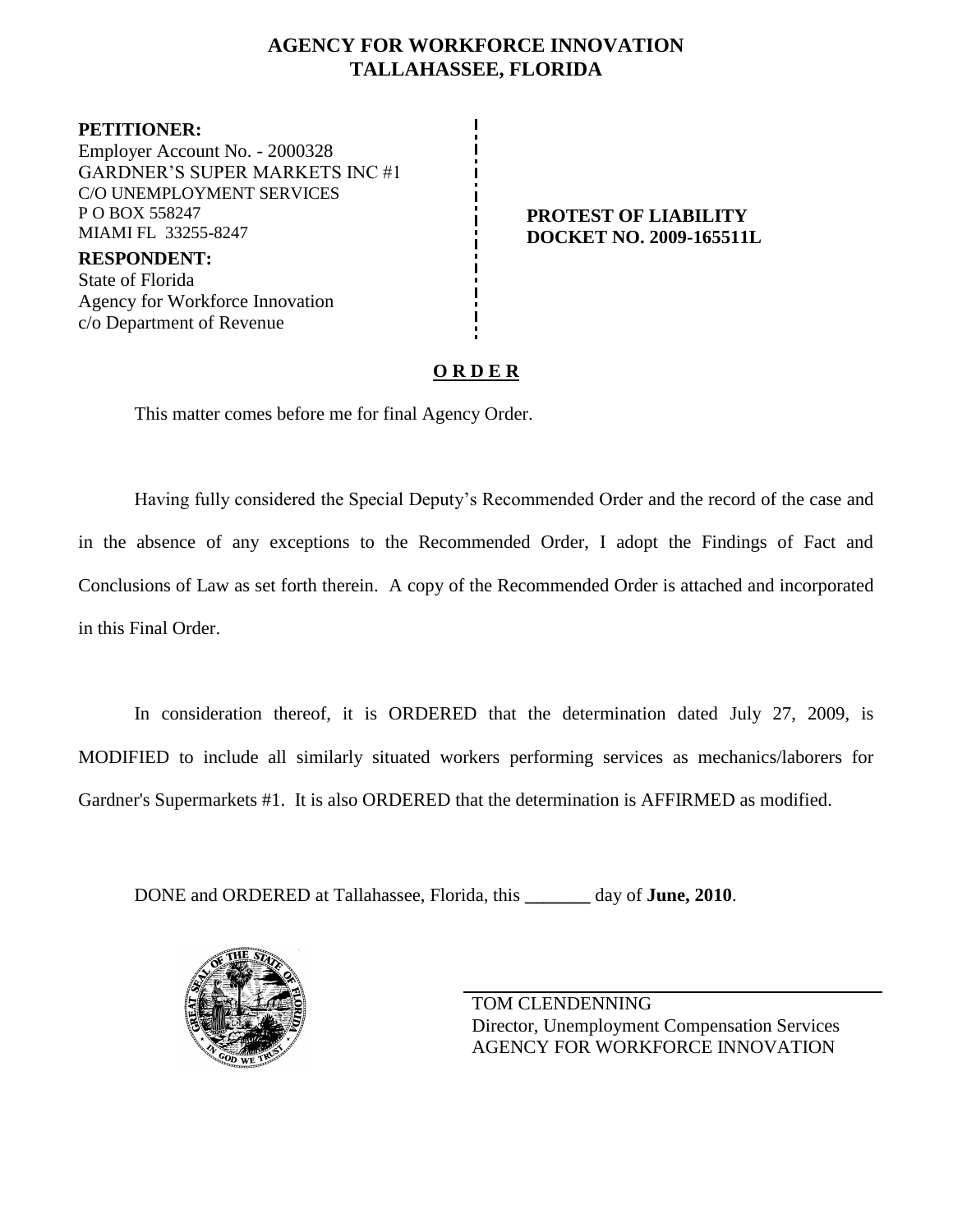#### **AGENCY FOR WORKFORCE INNOVATION Unemployment Compensation Appeals**

MSC 345 CALDWELL BUILDING 107 EAST MADISON STREET TALLAHASSEE FL 32399-4143

#### **PETITIONER:**

Employer Account No. - 2000328 GARDNER'S SUPER MARKETS INC #1 C/O UNEMPLOYMENT SERVICES P O BOX 558247 MIAMI FL 33255-8247

> **PROTEST OF LIABILITY DOCKET NO. 2009-165511L**

**RESPONDENT:** State of Florida Agency for Workforce Innovation c/o Department of Revenue

# **RECOMMENDED ORDER OF SPECIAL DEPUTY**

TO: Director, Unemployment Compensation Services Agency for Workforce Innovation

This matter comes before the undersigned Special Deputy pursuant to the Petitioner's protest of the Respondent's determination dated July 20, 2009.

After due notice to the parties, a telephone hearing was held on March 9, 2010. The Petitioner, represented by its president/general counsel, appeared and testified. The Petitioner's Human Resource Manager testified as a witness. The Respondent, represented by a Department of Revenue Tax Specialist II, appeared and testified. The Joined Party appeared and testified.

The record of the case, including the recording of the hearing and any exhibits submitted in evidence, is herewith transmitted. Proposed Findings of Fact and Conclusions of Law were not received.

**Issue:** Whether services performed for the Petitioner by the Joined Party and other individuals working as mechanics/laborers constitute insured employment pursuant to Sections 443.036(19), 443.036(21); 443.1216, Florida Statutes, and if so, the effective date of the liability.

#### **Findings of Fact:**

- 1. Farm Stores Corporation is a corporation which currently operates thirty-eight small drive-through stores which primarily sell dairy products. In approximately November 2006 Farm Stores Corporation purchased a chain of gourmet or fine food supermarkets by the name of Gardner's Supermarkets. Each supermarket was incorporated separately. Farm Stores Corporation continues to operate the supermarkets as separate corporations. Farm Stores Corporation currently operates five Gardner's Supermarkets.
- 2. The Joined Party, Domingo Castillo, heard that Farm Stores was looking for maintenance help and applied for work in approximately 1999. The Joined Party was interviewed and hired by the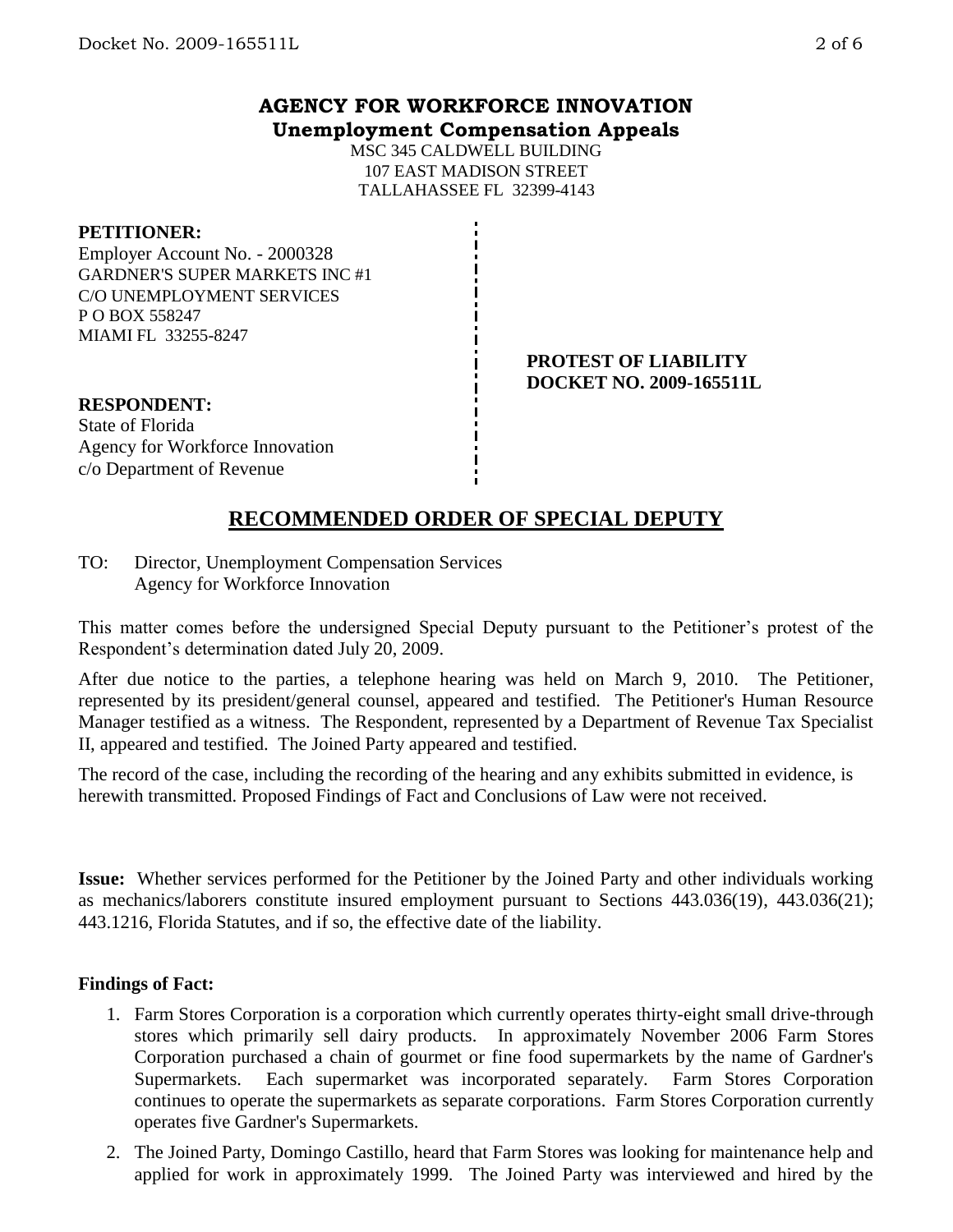owners. There was no discussion concerning whether the Joined Party was hired to be an employee or whether he was hired as a self employed contractor. At the time Farm Stores Corporation operated approximately seventy stores and the Joined Party's duties were to do whatever Farm Stores Corporation needed the Joined Party to do at any of the store locations. The person who was in charge of store maintenance told the Joined Party what to do and how to do the work. One of the Joined Party's primary responsibilities was to repair refrigeration equipment. The Joined Party was not licensed to operate a business to perform refrigeration repair work.

- 3. The Joined Party's work schedule was Monday through Friday. The Joined Party also worked on Saturday if he was called in due to an emergency repair. The Joined Party reported to the corporate office and was then sent to the individual stores. The Joined Party was instructed as to what needed to be done and how to do it by the maintenance supervisor. The Joined Party worked eight to ten hours per day and from forty to sixty hours during a typical work week.
- 4. Farm Stores Corporation paid the Joined Party by the hour at an hourly rate of pay determined by Farm Stores. Farm Stores never formally put the Joined Party on the payroll and did not withhold taxes from the Joined Party's pay. Farm Stores did not provide any fringe benefits such as paid holidays, paid vacations, paid sick time, bonuses, health insurance, or retirement benefits. Farm Stores reported the Joined Party's earnings on Form 1099-MISC as nonemployee compensation.
- 5. The Joined Party used his own car while working. Farm Stores provided the Joined Party with a sign, bearing the name and logo of Farm Stores, which the Joined Party was required to have on his car while working. Farm Stores reimbursed the Joined Party for his mileage while driving from store to store. The mileage reimbursement rate was determined by Farm Stores.
- 6. The Joined Party used his own hand tools; however, Farm Stores provided any equipment that was needed to perform the work. The Joined Party was reimbursed by Farm Stores if he had to purchase any materials or supplies. Farm Stores provided the Joined Party with a helper. The Joined Party was responsible for supervising the work performed by the helper. The Joined Party never hired and paid others to perform the work for him.
- 7. It was the belief of the Joined Party that he was an employee of Farm Stores Corporation and he never performed work for others. The Joined Party did everything that he was told to do by Farm Stores Corporation and he never refused any work assignment. If the Joined Party needed to take time off from work he always asked for permission. If the Joined Party was absent from work, such as due to illness, he always called in and reported his absence.
- 8. The maintenance supervisor retired and was not replaced by Farm Stores. After the supervisor's retirement the Joined Party received his work assignments directly from the store managers of Farm Stores and Gardner's Supermarkets. Each store manager would complete paperwork showing what time the Joined Party arrived at the store and what time he left the store. Both the store manager and the Joined Party signed the paperwork. The paperwork was submitted to the corporate office by the store manager. Because the Joined Party was performing services for six separate corporations, Farm Stores Corporation and five separate Gardner's Supermarket corporations including Gardner's Supermarkets Inc #1 and Gardner's Supermarkets Inc #6, the Joined Party was paid from six separate accounts. At the end of each year the Joined Party received a Form 1099-MISC from each corporation from which he received earnings during the year.
- 9. Either party had the right to terminate the relationship without incurring liability. March 9, 2009, Farm Stores Corporation changed the manner in which the maintenance work was performed for Farm Stores and Gardner's Supermarkets. Farm Stores made the decision to use employees to perform the maintenance work rather than workers who were not on the formal payroll. As a result the Joined Party was informed that there was no more work available and that he was to go home.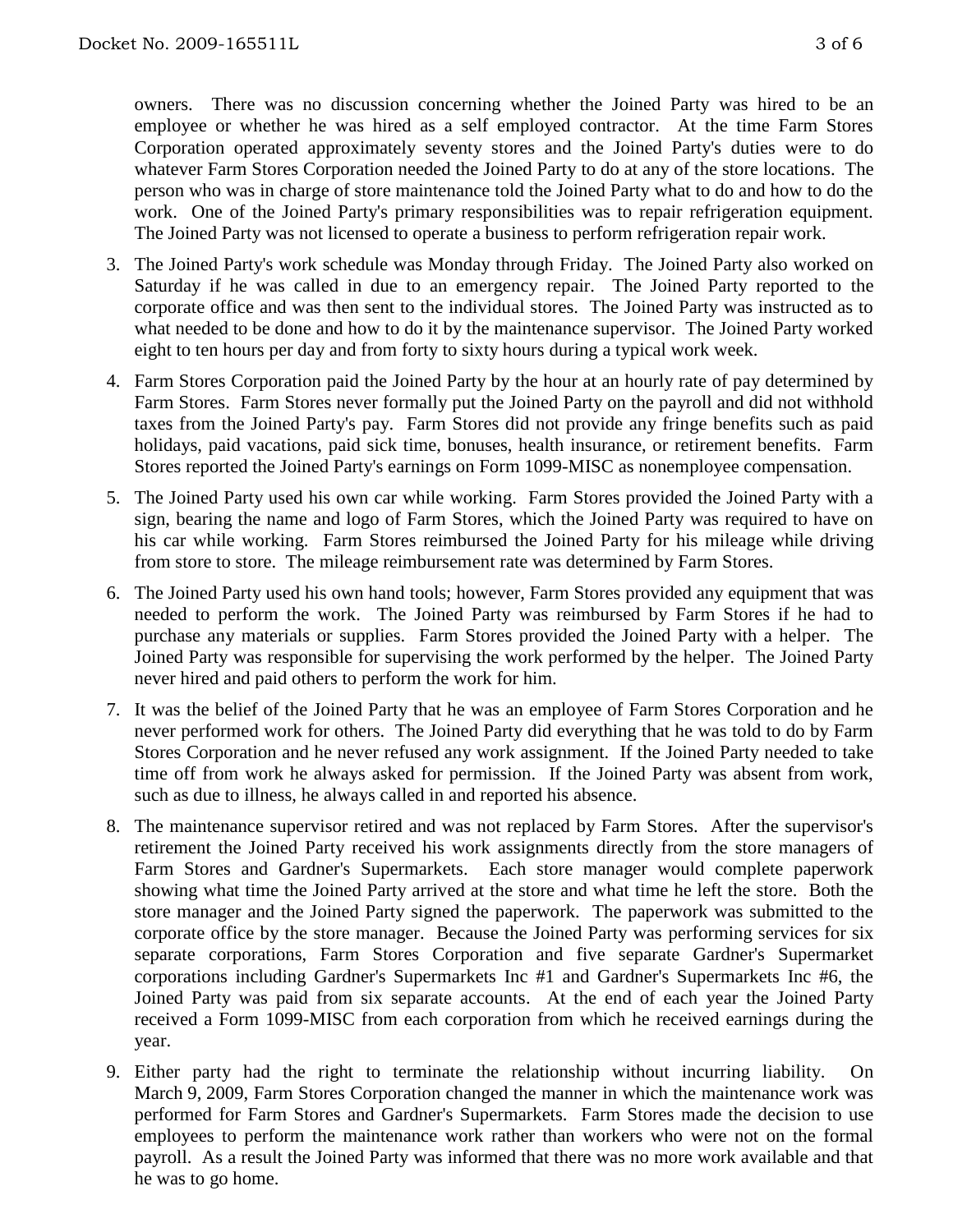- 10. The Joined Party filed a claim for unemployment compensation benefits effective March 29, 2009. His filing on that date established a base period from October 1, 2007, through September 30, 2008. The Joined Party was notified that he did not have any wage credits from Farm Stores Corporation or from Gardner's Supermarkets during the base period of the claim. The Joined Party filed a *Request for Reconsideration of Monetary Determination* and an investigation was assigned to the Department of Revenue to determine if the Joined Party was entitled to wage credits.
- 11. The Department of Revenue issued three separate determinations. On July 20, 2009, the Department of Revenue determined that the Joined Party and other individuals performing services as mechanics/laborers were employees of Gardner's Supermarket Inc #6 effective January 1, 2008. On July 27, 2009, the Department of Revenue determined that the Joined Party was an employee of Farm Stores Corporation effective January 1, 2008. On July 27, 2009, the Department of Revenue determined that the Joined Party was an employee of Gardner's Supermarkets Inc #1 effective January 1, 2008. Farm Stores Corporation appealed all three determinations by mail postmarked August 7, 2009.

#### **Conclusions of Law:**

- 12. The issue in this case, whether services performed for the Petitioner constitute employment subject to the Florida Unemployment Compensation Law, is governed by Chapter 443, Florida Statutes. Section 443.1216(1)(a)2., Florida Statutes, provides that employment subject to the chapter includes service performed by individuals under the usual common law rules applicable in determining an employer-employee relationship.
- 13. The Supreme Court of the United States held that the term "usual common law rules" is to be used in a generic sense to mean the "standards developed by the courts through the years of adjudication." United States v. W.M. Webb, Inc., 397 U.S. 179 (1970).
- 14. The Supreme Court of Florida adopted and approved the tests in 1 Restatement of Law, Agency 2d Section 220 (1958), for use to determine if an employment relationship exists. See Cantor v. Cochran, 184 So.2d 173 (Fla. 1966); Miami Herald Publishing Co. v. Kendall, 88 So.2d 276 (Fla. 1956); Magarian v. Southern Fruit Distributors, 1 So.2d 858 (Fla. 1941); see also Kane Furniture Corp. v. R. Miranda, 506 So.2d 1061 (Fla. 2d DCA 1987).
- 15. Restatement of Law is a publication, prepared under the auspices of the American Law Institute, which explains the meaning of the law with regard to various court rulings. The Restatement sets forth a nonexclusive list of factors that are to be considered when judging whether a relationship is an employment relationship or an independent contractor relationship.
- 16. 1 Restatement of Law, Agency 2d Section 220 (1958) provides:
	- (1) A servant is a person employed to perform services for another and who, in the performance of the services, is subject to the other's control or right of control.
	- (2) The following matters of fact, among others, are to be considered:
		- (a) the extent of control which, by the agreement, the business may exercise over the details of the work;
		- (b) whether or not the one employed is engaged in a distinct occupation or business;
		- (c) the kind of occupation, with reference to whether, in the locality, the work is usually done under the direction of the employer or by a specialist without supervision;
		- (d) the skill required in the particular occupation;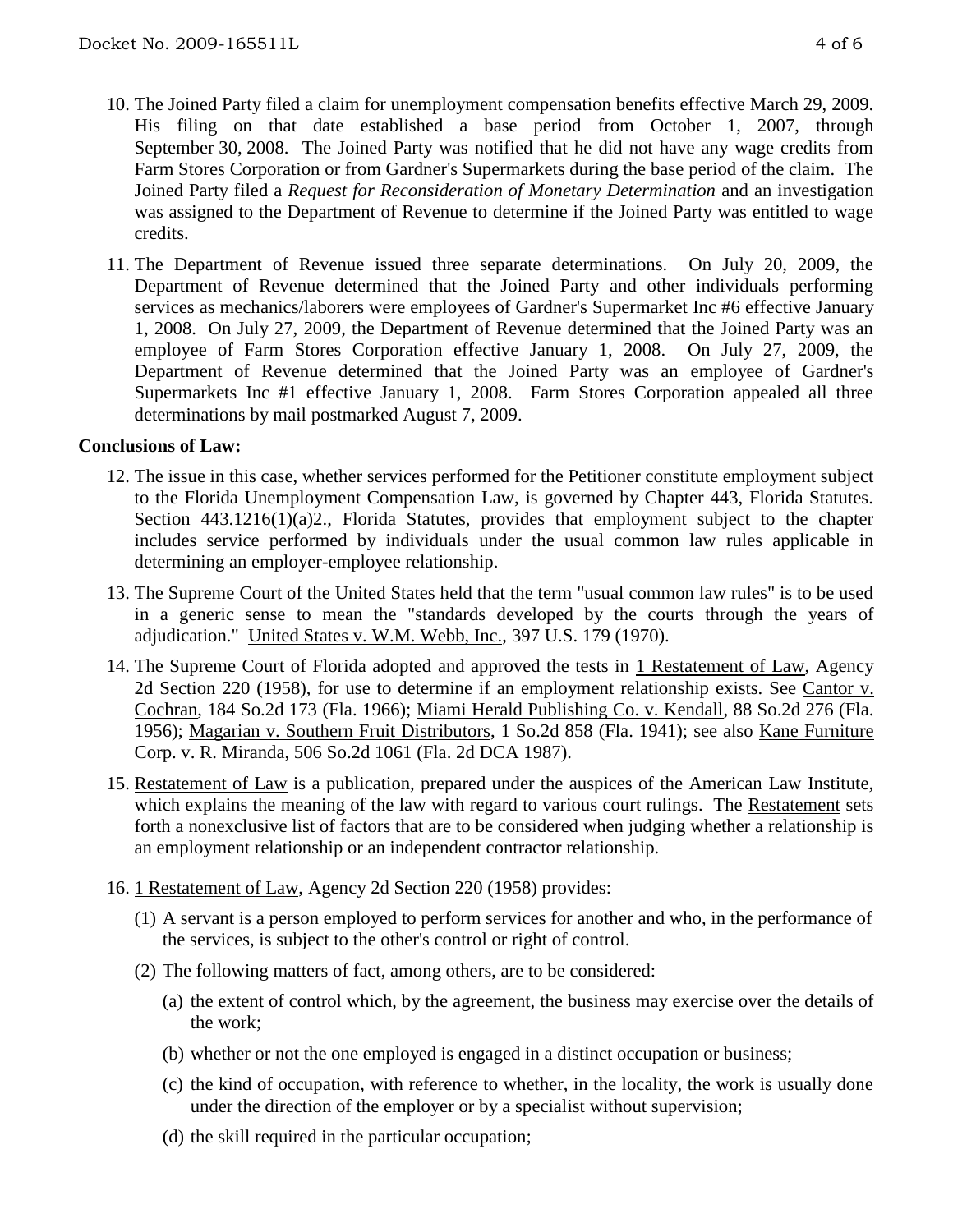- (e) whether the employer or the worker supplies the instrumentalities, tools, and the place of work for the person doing the work;
- (f) the length of time for which the person is employed;
- (g) the method of payment, whether by the time or by the job;
- (h) whether or not the work is a part of the regular business of the employer;
- (i) whether or not the parties believe they are creating the relation of master and servant;
- (j) whether the principal is or is not in business.
- 17. Comments in the Restatement explain that the word "servant" does not exclusively connote manual labor, and the word "employee" has largely replaced "servant" in statutes dealing with various aspects of the working relationship between two parties.
- 18. In Department of Health and Rehabilitative Services v. Department of Labor & Employment Security, 472 So.2d 1284 (Fla. 1<sup>st</sup> DCA 1985) the court confirmed that the factors listed in the Restatement are the proper factors to be considered in determining whether an employer-employee relationship exists. However, in citing La Grande v. B&L Services, Inc., 432 So.2d 1364, 1366 (Fla.  $1<sup>st</sup>$  DCA 1983), the court acknowledged that the question of whether a person is properly classified an employee or an independent contractor often can not be answered by reference to "hard and fast" rules, but rather must be addressed on a case-by-case basis.
- 19. The evidence presented in this case reveals that there was no discussion or agreement between the parties that the Joined Party would perform services for Farm Stores Corporation as an independent contractor. He worked full time and did not perform services for others or offer his services to the general public. It was always the belief of the Joined Party that he was an employee. He worked under the direction of a maintenance supervisor who instructed the Joined Party what to do and how to do it. The Joined Party's only work expense was providing hand tools. Farm Stores Corporation provided any equipment that was required and all materials and supplies. Although the Joined Party provided his own transportation, Farm Stores Corporation reimbursed the Joined Party for work related mileage and required the Joined Party to have a sign on his vehicle bearing the logo and name of Farm Stores.
- 20. Farm Stores Corporation determined the days and hours of work. If the Joined Party wanted to take time off from work, he had to ask for permission. He had to report his absences from work. The Joined Party was paid by the hour at a pay rate determined by Farm Stores. The mileage reimbursement rate was determined by Farm Stores. Farm Stores Corporation controlled the financial aspects of the relationship.
- 21. Farm Stores Corporation chose not to withhold taxes from the Joined Party's pay and chose not to provide employee fringe benefits. The lack of payroll tax withholding and employee fringe benefits, standing alone, does not establish an independent contractor relationship.
- 22. The Joined Party performed services for Farm Stores Corporation and Gardner's Supermarkets for approximately ten years. Either party had the right to terminate the relationship at any time without incurring liability. These facts reveal the existence of an at-will relationship of relative permanence. The Joined Party was terminated by Farm Stores and Gardner's Supermarkets as a result of a corporate decision to change the way maintenance was performed. In Cantor v. Cochran, 184 So.2d 173 (Fla. 1966), the court in quoting 1 Larson, Workmens' Compensation Law, Section 44.35 stated: "The power to fire is the power to control. The absolute right to terminate the relationship without liability is not consistent with the concept of independent contractor, under which the contractor should have the legal right to complete the project contracted for and to treat any attempt to prevent completion as a breach of contract."